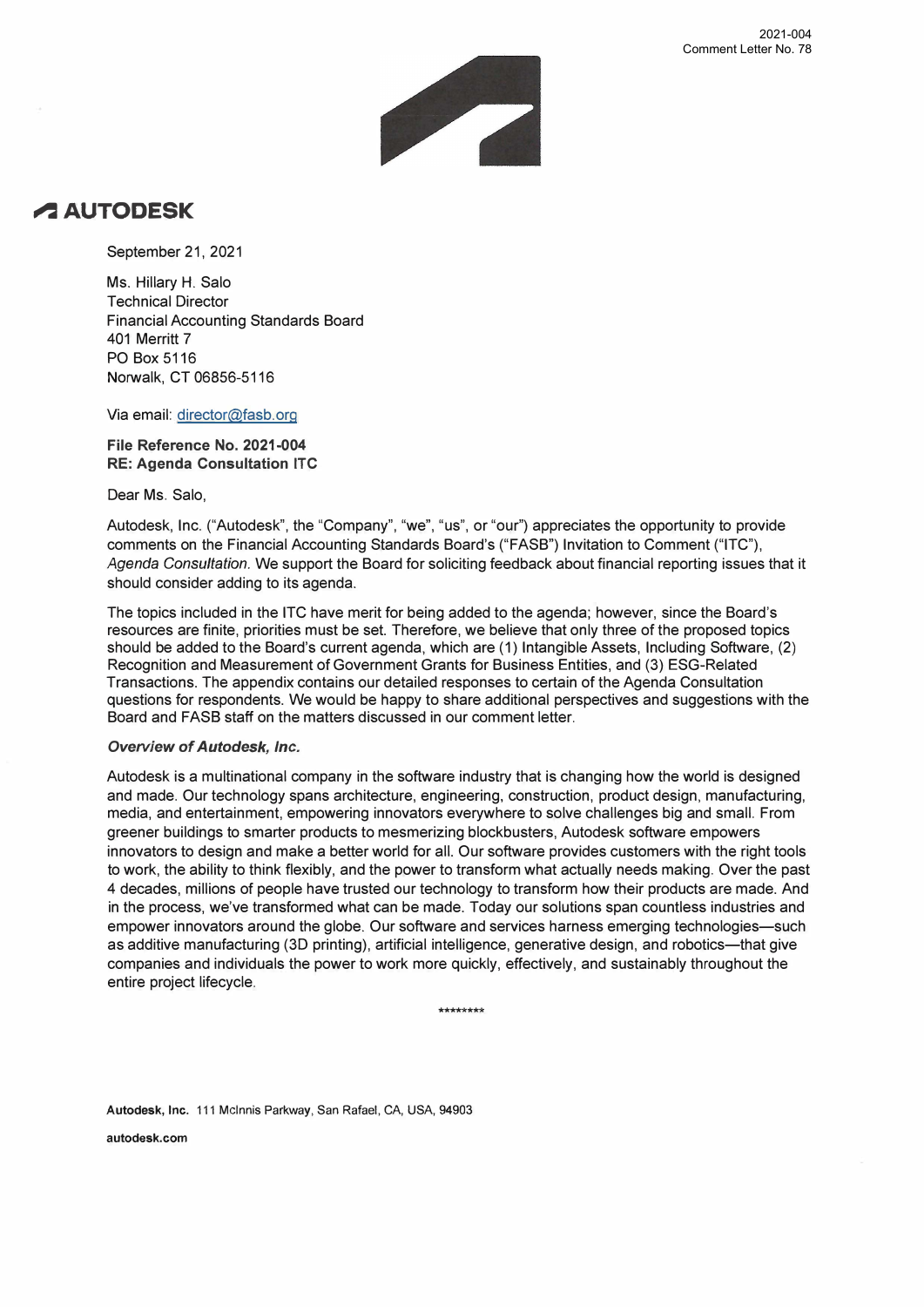# **� AUTODESK**

We appreciate the opportunity to comment on the ITC and the Board's consideration of our comments. If you have any questions concerning our comment letter, please contact me at stephen.hope@autodesk.com.

Yours Truly,

Stephen Ho

Vice President, Chief Accounting Officer

**Autodesk, Inc.** 111 Mcinnis Parkway, San Rafael, CA, USA, 94903

**autodesk.com**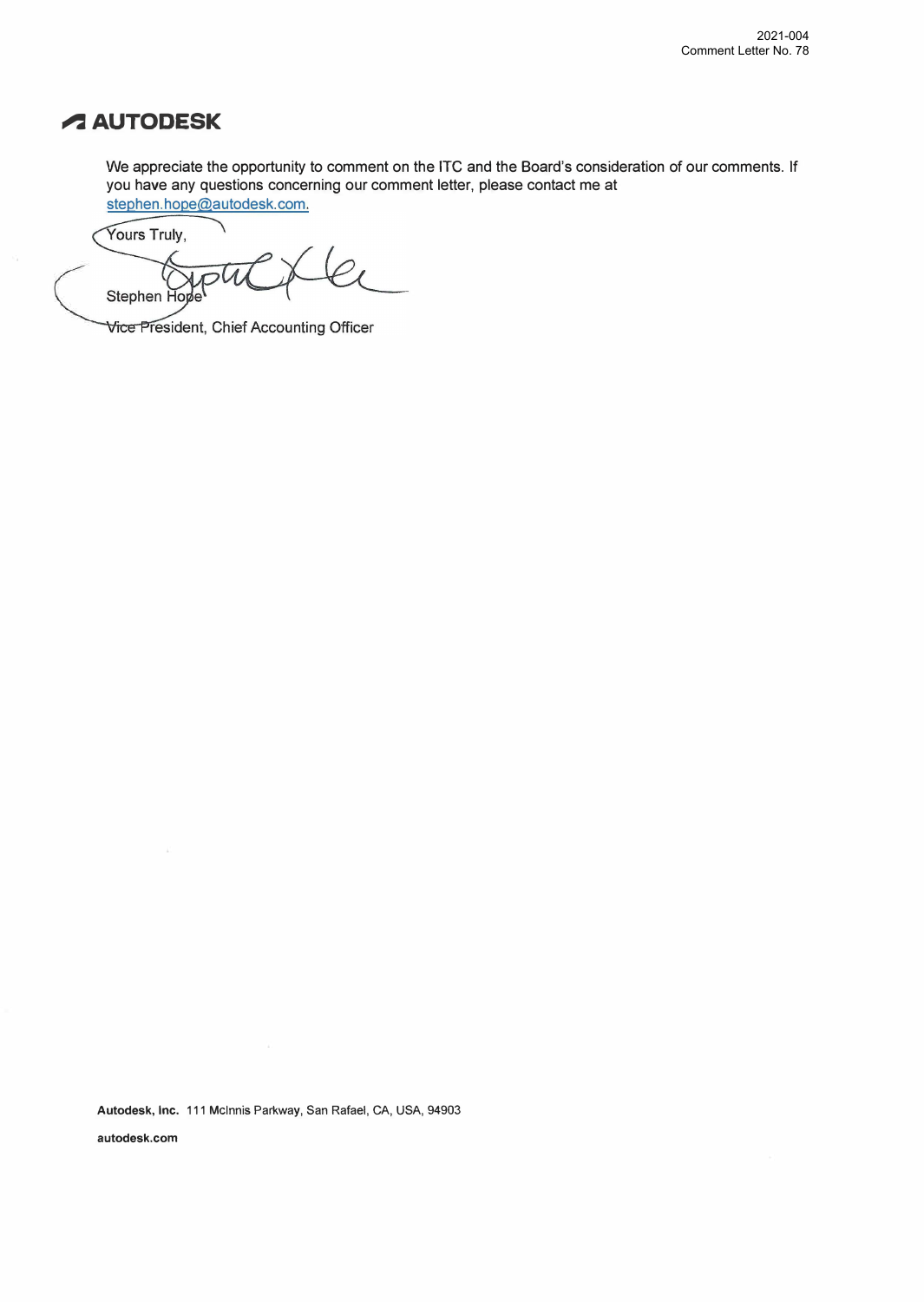#### **Appendix Autodesk, Inc. Responses to Questions for Respondents**

### **Overall Questions for Respondents**

*Question 1: Please describe what type of stakeholder you (or your organization) are from the list below, including* a *discussion of your background and what your point of view is when responding to this ITC.* 

Autodesk, Inc. is a public company preparer that has beeri listed on the Nasdaq Global Select Market since 1985. Autodesk is a global leader in the development of design and make technology and recently underwent the transition from developing and selling perpetual licenses and on-premise products to subscriptions and cloud-enabled technologies.

*Question 2: Which topics in this ITC should be* a *top priority for the Board? Please explain your rationale, including the following:* 

a. *Why there is* a *pervasive need to change GAAP (for example, what is the reason for the change). b. How the Board should address this topic (that is, the potential project scope, objective, potential solutions, and the expected costs and benefits of those solutions).*

*c. What the urgency is of the Board completing* a *project on this topic (that is, how quickly the issues need to be addressed).*

We believe the following topics included in the ITC should be of a priority for the Board (details on why/how/urgency are included in the individual question responses for each topic):

- Intangible Assets, Including Software
- Recognition and Measurement of Government Grants for Business Entities
- **ESG-Related Transactions**

Question 3: Are there topics in this ITC that the Board should not address as part of its future standard*setting efforts? Please explain your rationale, such* as *there is no pervasive need to change GAAP, the scope would not be identifiable, or the expected benefits of potential solutions would not justify the expected* costs.

We believe the Financial KPls and Metrics topic should not be addressed by the Board (explanation details are included in the individual question responses for the topic).

*Question 5: The objective of this ITC and the related 2021 Agenda Consultation process* is *to ensure that the FASB continues to allocate its finite resources to standard-setting activities that fulfill its primary mission of improving financial accounting and reporting standards and that are of the highest priority to its stakeholders. Therefore, feedback on the prioritization of projects on the FASB's technical agenda (see Appendix A) would be helpful. Do you have any feedback on the FASB's technical agenda, including the following:* 

a. *Which projects on the FASB's agenda should the Board prioritize completing? Please explain. b. Which projects, if any, should the Board deprioritize or consider removing from the agenda? Please explain.*

*c. Which projects, if any, need to be redefined to improve the objective and/or scope? Please explain.*

A. The Board should prioritize completing the following projects on the current agenda:

i. Segment Reporting: Segment Reporting guidance is complex and subject to judgment by the preparer in applying the guidance when evaluating whether segments exist or not. It often leads to confusion within a company which can lead to complexities in maintaining compliance with the guidance. Clarity and-I-or refinement in the segment guidance could lead to both better compliance and more meaningful information reported for investors and other users.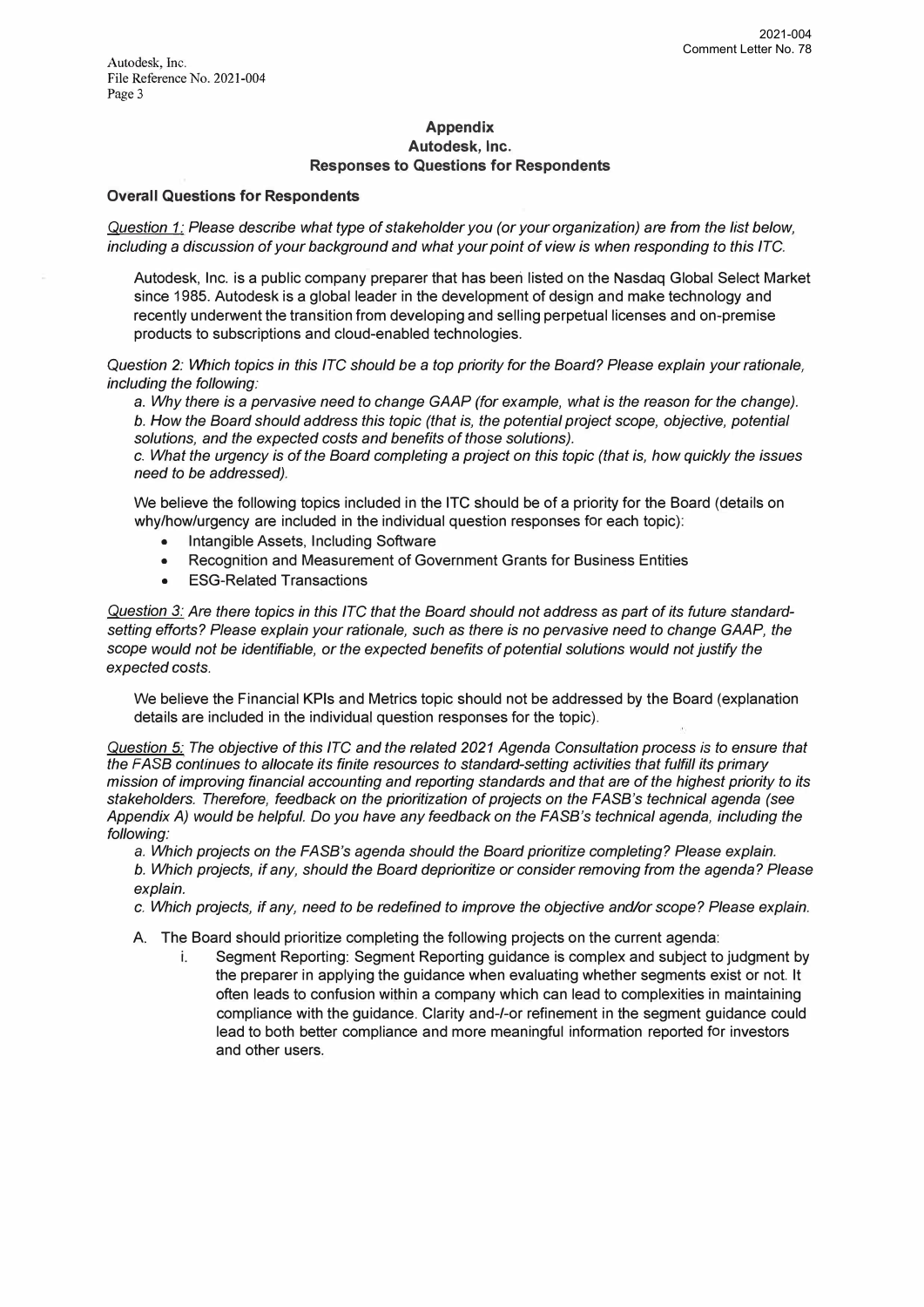Autodesk, Inc. File Reference No. 2021-004 Page 4

> ii. Identifiable Intangible Assets and Subsequent Accounting for Goodwill: As we understand from the tentative decisions reached by the Board, the intention is to move to an amortization model for goodwill, instead of the current impairment model. We believe the prioritization of completing this project is important given the potential significant impact for companies who may have material goodwill balances, particularly in the technology sector.

### **Chapter 2 - Emerging Areas in Financial Reporting**

*Question 11: Preparers and practitioners-Does your company (or companies that you are involved with) hold significant digital assets, such as crypto assets? What is the purpose of those holdings?* 

We do not hold significant digital assets.

*Question 13: Are there common ESG-related transactions in which there is* **a** *lack of clarity or* **a** *need to improve the associated accounting requirements? Please describe the specific transactions and why standard setting is needed.* 

Common ESG-related transactions that lack clarity in the accounting requirements include renewable energy credits (RECs) and carbon offsets. Some of the Big 4 accounting firms have indicated they believe these should be recorded as inventory or finite intangible assets when purchased, and amortized at the point of usage (e.g., when retired and applied against net zero goals) rather than over a period of time. However, this does not align with guidance in Topic 350-40 for finite intangible assets, which states such assets shall be amortized over their useful life. As there is no definitive guidance as to how to account for these transactions, there is a diversity in practice amongst companies who purchase these items. Some companies expense them at the time of purchase (no matter when retirement occurs) as the *intention* is to retire them, whilst others capitalize and subsequently amortize at the time of actual retirement (use). The lack of clear accounting guidance in this area leads to inconsistent accounting application amongst companies and incomparable financial reporting for these types of transactions.

*Question 14: Are there common financial KPls or metrics-either widely applicable to all companies or*  industry specific-that would provide decision-useful information if they were defined by the FASB? *Please explain.* 

Financial KPls and metrics are used to provide information to investors and other users that are necessary for an understanding of the company that is consistent with management's view. Standardizing and codifying requirements for certain KPls or metrics, even broadly used ones such as EBITDA anq free cash flow ("FCF"), would create additional reporting burdens on preparers and introduce further complexity, as preparers may continue to report their individualized metrics as "Adjusted EBITDA / FCF" to maintain consistency with management's views. This would only serve to lessen the benefit of such metrics in the first place. We believe it is sufficient for companies to provide adequate disclosure of their financial KPls and metric definitions.

If common financial KPls or metrics were to be defined by the FASS, they should be industry specific. Standard KPls and metrics across all companies would not provide useful information to investors and other users, given the broad industries these would span.

*Question 15: If the FASB were to define certain financial KPls or metrics, should all companies be required to provide those metrics or should providing those metrics be optional?* 

Providing financial KPls and-/-or metrics should be optional for each preparer, and their inclusion / exclusion driven by management's view of the business and specific needs of investors and other users.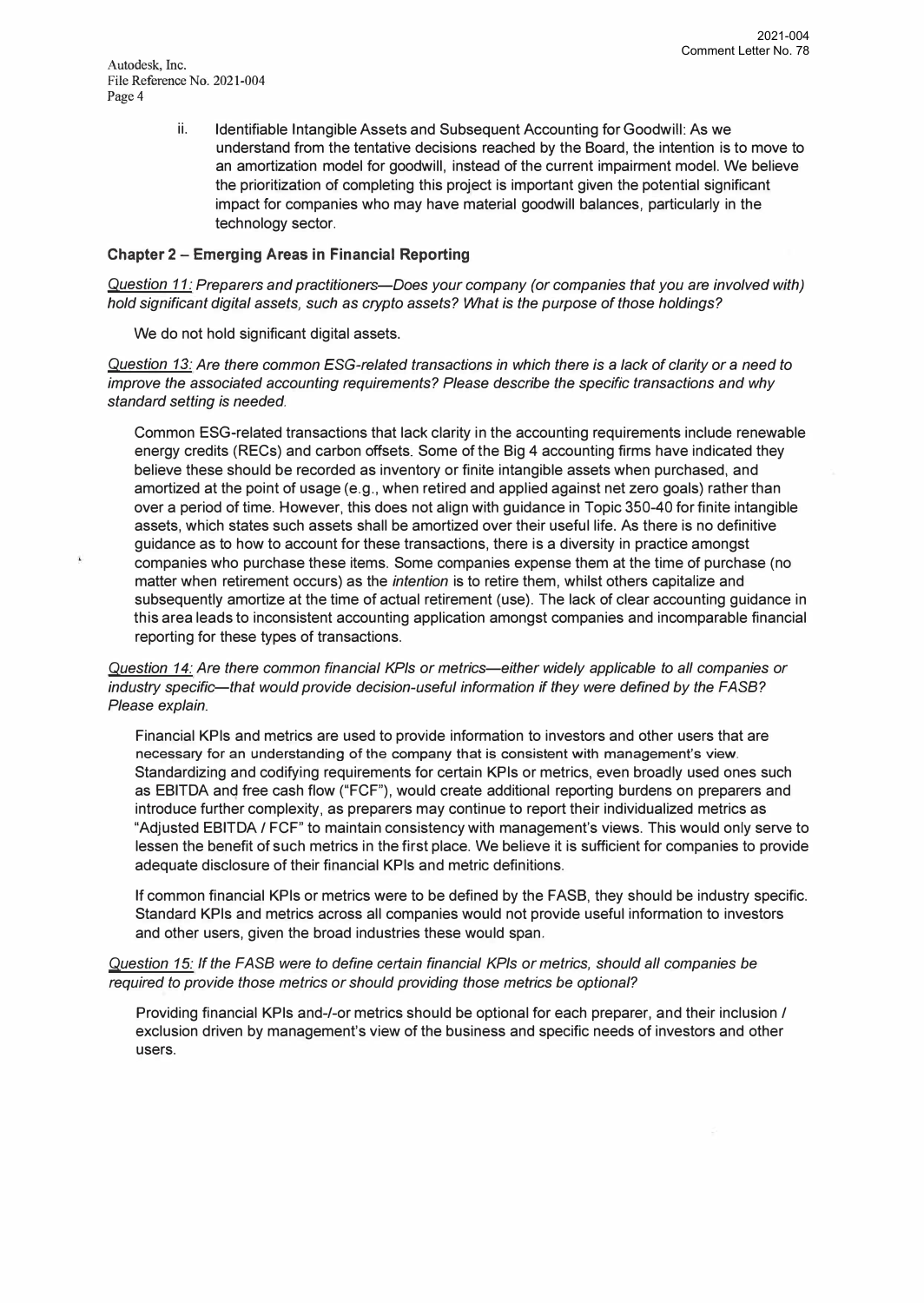Autodesk, Inc. File Reference No. 2021-004 Page 5

*Question 16: If the Board were to pursue* a *project on the recognition and measurement of government grants, should the FASB leverage an existing grant or contribution model (such as the models in /AS 20 or Subtopic 958-605) or develop* a *new model? If you prefer leveraging an existing model, which would be most appropriate and why? ff the FASB were to develop* a *new model, what should the model be?* 

We would support the Board's efforts to reduce the significant diversity in practice that has resulted from the lack of guidance in U.S. GAAP on this topic, and the pursuit of a project evaluating the recognition and measurement of government grants. While we understand the FASB is expected to issue an ASU over the Disclosure by Business Entities about Government Assistance (estimated completion 03 2021), we believe requiring disclosure without providing guidance on recognition and measurement impairs operability and will only lead to further diversity of practice among similarly situated companies. As a result of the forthcoming ASU, we believe this should be of a higher priority for the Board to address.

The FASB should leverage an existing model rather than developing a new model. If leveraging an existing model, Internal Accounting Standard *Accounting for Government Grants and Disclosure of Government Assistance* (IAS 20) would be preferrable. Many public business entities who receive non-income tax grants do so through international subsidiaries who are likely already applying IAS 20 to the accounting for such grants. Further, many entities are already applying the principles outlined in IAS 20 via analogy in the absence of US GAAP guidance. Leveraging IAS 20 would reduce the cost burden and process inefficiencies of implementing a new standard, as well as work towards convergence of US GAAP and International Financial Reporting Standards (IFRS).

*Question 17: The FASB has encountered challenges in identifying* a *project scope that can be sufficiently described for government grants. If the Board were to pursue* a *project on the recognition and measurement of government grants, what types of government grants should be included within the scope and why (for example, narrow or broad scope)?* 

All government grants (may include, but not limited to, agreements taking shape in the form of loans, guarantees, leases, and grants), other than those provided by way of an income tax regime, should be included in the scope of the project. Grants administered through an income tax regime are already subject to Topic 740's comprehensive recognition, measurement, and disclosure requirements. However, income tax credits not under Topic 740 would require government grant guidance, such as government assistance in the form of an income tax credit that is not based on taxable income or that provides a means by which a credit can be received without regard to taxable income would generally be considered a government grant, e.g., a refundable research & development tax credit. As a result, we believe it would be appropriate for any guidance on government grants to explicitly exclude from its scope arrangements subject to Topic 740. This would also be consistent with IAS 20, which explicitly scopes out income taxes accounted for under IAS 12, *Income Taxes.* 

*Question 18: The FASB has encountered challenges in identifying* a *project scope that can be sufficiently described for intangible assets. If the Board were to pursue* a *project on intangible assets, what types of intangible assets should be included within the scope and why? Within that scope, should a project on intangible assets be primarily focused on improvements to recognition and measurement or to disclosure?* 

We believe the important area to address related to intangibles is capitalized software; please see the response to question 19.

*Question 19: What challenges, if any, exist in applying the capitalization thresholds in Subtopics 350-40 and 985-20? What improvements, if any, could be made to the software capitalization guidance to overcome those challenges? Should there continue to be* a *capitalization threshold when accounting for*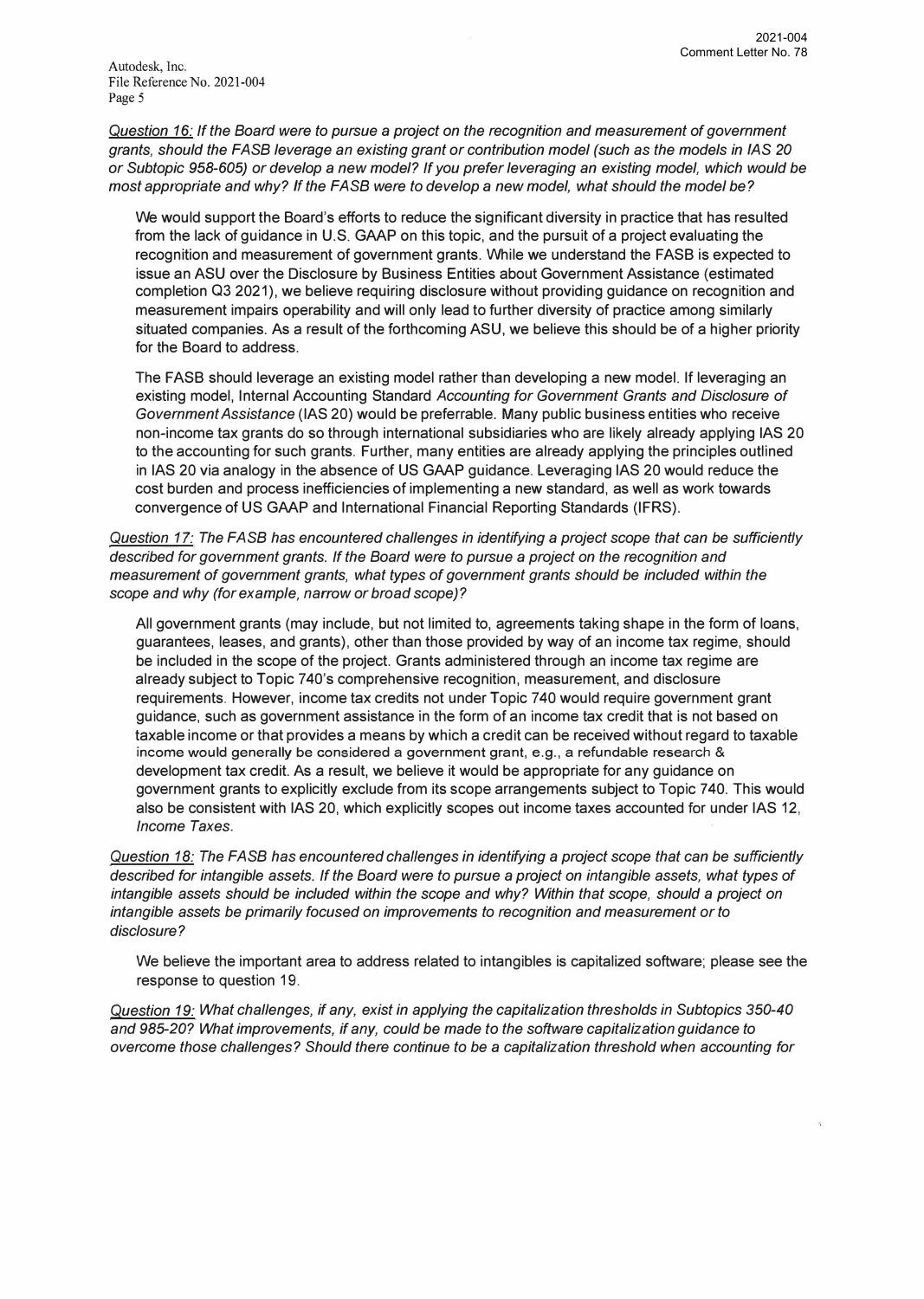*software depending on whether it is for internal use or whether it is to be sold, leased, or otherwise marketed? Please explain.* 

Autodesk believes that the existing guidance for software capitalization does not accurately reflect the reality of how software development occurs in practice today; addressing this should be of upmost priority. Prior to the software industry's transition from developing and selling perpetual licenses and on-premise products to subscriptions and cloud-enabled technologies, all software developed to be sold, leased, or marketed (i.e., revenue-generating) was accounted for under Topic 985-20. This resulted in consistent accounting treatment for all software to be sold, leased, or marketed. With the introduction of Saas (software as a service) and cloud-based offerings that are hosted on a vendor's hardware and remotely accessed by customers, development costs for software that is to be sold, leased, or marketed, are now accounted for differently depending on the determination of control (Topic 985-20 if it is an on-premise, or Topic 350-40 if it is cloud-based) and the thresholds for capitalization vary significantly between the two Topics. This has led to undue complexity in accounting for revenue-generating software development costs, and reduced the comparability of financial statements between companies that develop on-premise versus cloud-based software technology.

We believe there are several challenges that have arisen because of the difference in accounting treatment (985-20 vs. 350-40) for revenue-generating software:

• Topic 985-20-25-1 states that "All costs incurred to establish the technological feasibility of a computer software product to be sold, leased, or otherwise marketed are research and development costs. Those costs shall be charged to expense when incurred as required by Subtopic 730-10." Once technological feasibility is established, the costs of producing product masters, including coding and testing, are generally capitalized until the product is available for general use. However, technological feasibility is often established shortly before the software product reaches the general availability stage, and as a result many software entities selling on-premise products do not have material costs capitalized under Topic 985- 20.

In comparison, Topic 350-40 does not include the concept of technological feasibility for capitalization. While all costs incurred during the preliminary project and postimplementationoperation stages are expensed as incurred (except for upgrades and enhancement costs), certain development costs incurred during the application development stage are capitalized based on the activity type. Thus, costs incurred for cloud-based software will typically meet the capitalization requirements earlier in the development cycle than costs incurred for onpremise software, despite the fact that these cloud-based software development costs are often still research and development-related – the same ones that would be expensed under Topic 985-20. This can also lead to capitalization of costs under Topic 350-40 for a project that may ultimately never be realized (e.g., software released to customers) as capitalization is required to start when research and development activities are still ongoing (before technological feasibility is reached), thus contradicting Topic 730-10 which explicitly states research and development costs shall be charged to expense when incurred.

This leads to different accounting treatment despite the fact that the research and development process is the same regardless of whether the software is delivered via the cloud or on-premise. Activities and costs incurred during the application development stage under Topic 350-40 are similar or the same as those incurred pre-technological feasibility under 985-20; they are generally research and development activities and costs. The end result of the software under both Topics is revenue-generation. Further, typical company organizations have clear separation between development teams that perform work on revenue-generating software (both on-premise and cloud-based software) and development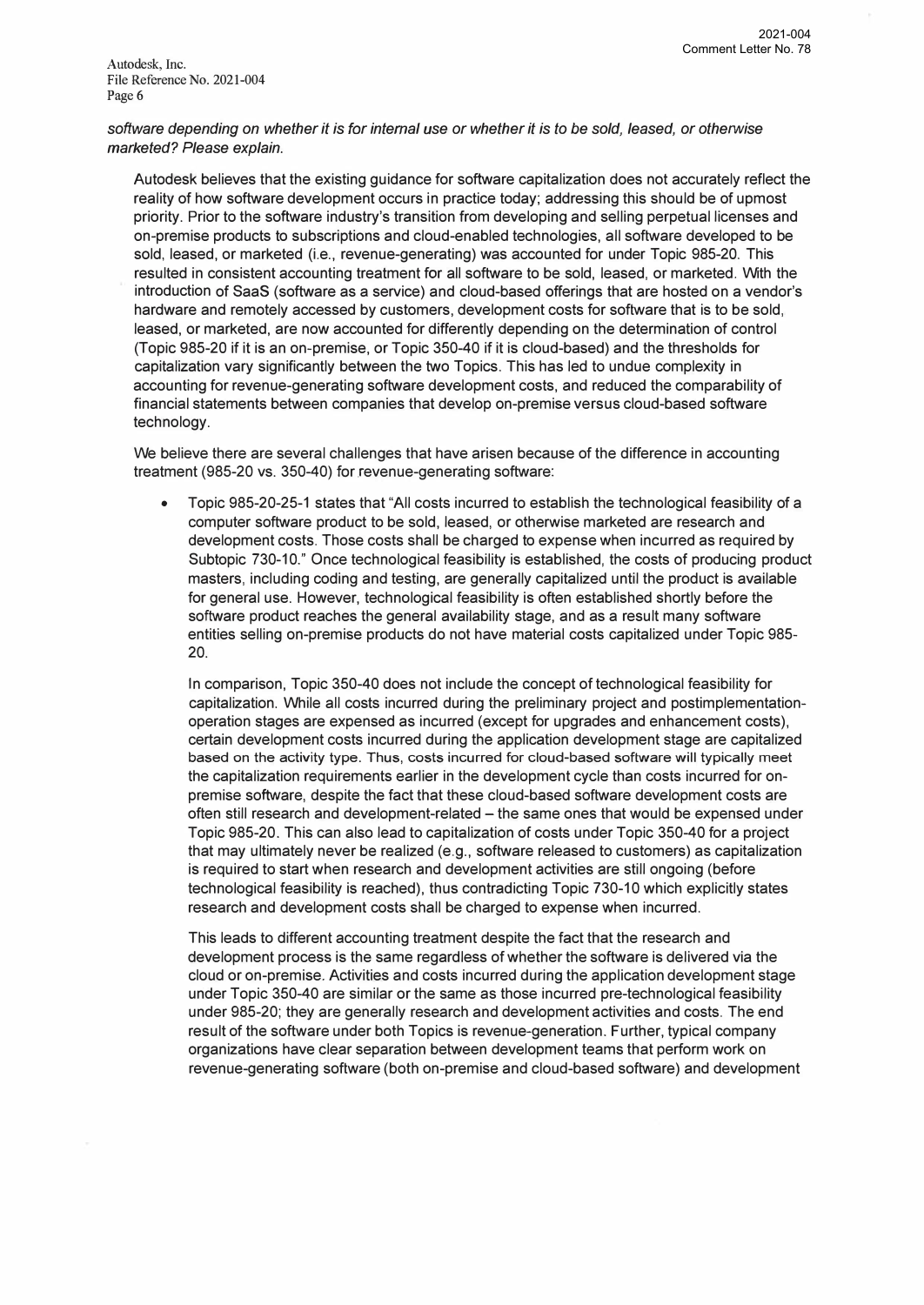teams that perform work on non-revenue generating software and there is no co-mingling of costs amongst the two development teams internally (all revenue-generating software costs are incurred by one team, and all non-revenue generating software costs by the other).

- The divergence in capitalization treatment based on application of Topics 985-20 vs. 350-40 has led to incomparability in financial statements amongst software companies. Those companies primarily developing and providing on-premise licensed products, and thus subject to Topic 985-20, will reflect greater expenses in the current period, while those primarily developing and providing cloud-based products, and thus subject to Topic 350-40, will reflect greater capitalized assets and reduced expenses in the current period. While this is primarily a timing difference in expense recognition, as the capitalized assets will eventually amortize to expense, it creates incomparability in any given period amongst companies which are similarly engaged in software technology development.
- The treatment of upgrades and enhancements under Topic 350-40 leads to further variability in how companies account for costs incurred in the course of modifying existing software products. Topic 985-20 again applies the concept of technological feasibility to determine when costs to develop enhancements should be capitalized, which as described above, generally results in less cost capitalization. Topic 350-40 defines upgrades and enhancements as "modifications to enable the software to perform tasks that it was previously incapable of performing". As technology companies have transitioned to cloudbased offerings, they are constantly creating and releasing refinements, upgrades, and enhancements to customers; this is one of the defining benefits of cloud-based offerings (providing frequent releases to customers). However, this has resulted in greater frequency and larger volumes of upgrades and enhancement activities that need to be tracked and assessed for capitalization, creating much greater operational costs and burdens for management than under Topic 985-20. Further, activities and their associated costs are not always easily identifiable and separable between refinements to be expensed and upgrades and enhancements to be capitalized, creating even greater difficultly in applying the standard.
- This is further exacerbated by evolving trends in software development. Many software companies now develop software under the Agile methodology, rather than the traditional "Waterfall" method. Under the Waterfall method, developers would plan out the development in its entirety (including all features) before commencing work breaking down the activities into linear sequential phases where each phase depends on the deliverable of the previous phase and is noniterative and inflexible. Progress flows in largely one direction through the phases of requirement gathering and analysis, design, construction, testing, deployment, and maintenance. Development would be complete through all features before the product would be released to customers.

Agile, however, focuses on iterative development where requirements and solutions evolve throughout the lifetime of the project. It advocates adaptive planning, evolutionary development, and continual improvement and it encourages flexible responses to changes in requirements, resource availability, and understanding of the problems to be solved. Developers today typically create a minimum viable product for release as soon as possible, and then continuously build upon that over time with subsequent features and releases. This development approach is applied to cloud-based products in the same manner as on-premise products, and creates difficulty and complexity in applying Topic 350-40 to cloud-based revenue-generating software as the development process is iterative and does not follow a linear path. Significant judgment can be required to determine when the application development stage commences, and which costs are required to be capitalized. It can often be difficult to identify the point when the preliminary project stage ends and the application development stage begins for revenue-generating software products as often, design